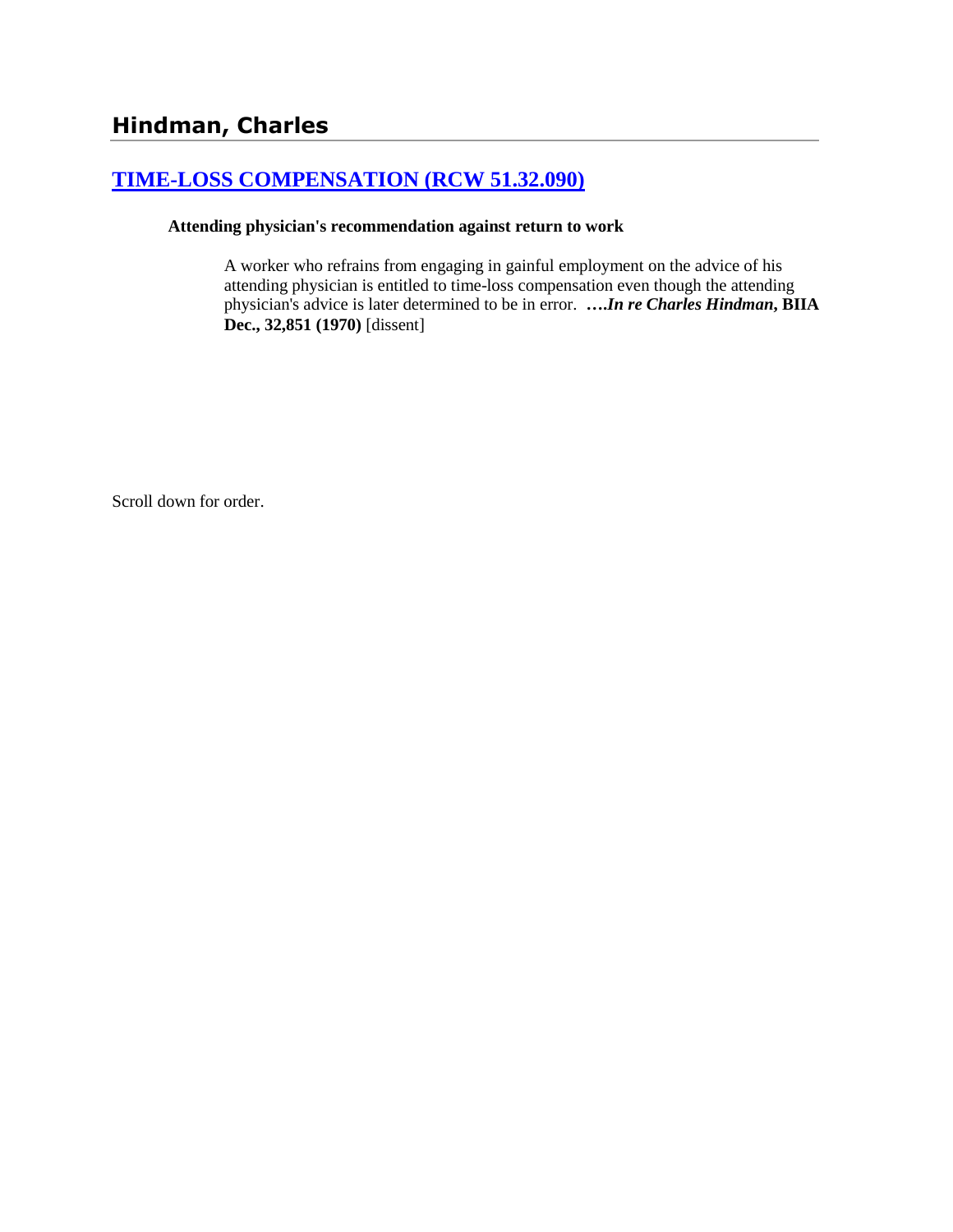## **BEFORE THE BOARD OF INDUSTRIAL INSURANCE APPEALS STATE OF WASHINGTON**

**IN RE: CHARLES E. HINDMAN ) DOCKET NO. 32,851**

**CLAIM NO. G-478496 ) DECISION AND ORDER**

APPEARANCES:

Claimant, Charles E. Hindman, by Hohlbein, Church, Sawyer & VanDerhoef, per Kenneth D. VanDerhoef, Wesley G. Hohlbein, and James D. Sawyer

**)**

Employer, Security Savesco, Inc., None

Department of Labor and Industries, by The Attorney General, per Edward G. Gough, Assistant

This is an appeal filed by the claimant on April 14, 1969, from an order of the Department of Labor and Industries dated February 21, 1969, which closed this claim with time loss as paid from December 29, 1966 to July 29, 1967. **REVERSED AND REMANDED**.

## **DECISION**

Pursuant to RCW 51.52.104 and RCW 51.52.106, this matter is before the Board for review and decision on a timely Statement of Exceptions filed by the claimant to a Proposed Decision and Order issued by a hearing examiner for this Board on August 6, 1970, in which the order of the Department dated February 21, 1969 was sustained.

This workman, Charles E. Hindman, sustained an industrial injury on September 29, 1966, while in the employ of Security Savesco, Inc., when he experienced a heart attack described as a myocardial infarction as a consequence of unusual exertion. The claimant was treated by Dr. Stephen B. Nelles, who engages in the general practice of medicine in Seattle, Washington, and continued under the treatment of Dr. Nelles, who was his attending physician at the time this appeal was heard before this Board in June 1969.

On February 21, 1969, the Department issued an order awarding the claimant time loss compensation for total temporary disability for the period December 29, 1966 to July 29, 1967. This appeal follows that order. The issue before the Board is whether the claimant is entitled to receive additional time loss compensation. It is his contention that he remained totally temporarily disabled as a consequence of his industrial injury up to and including the date of the Department's order of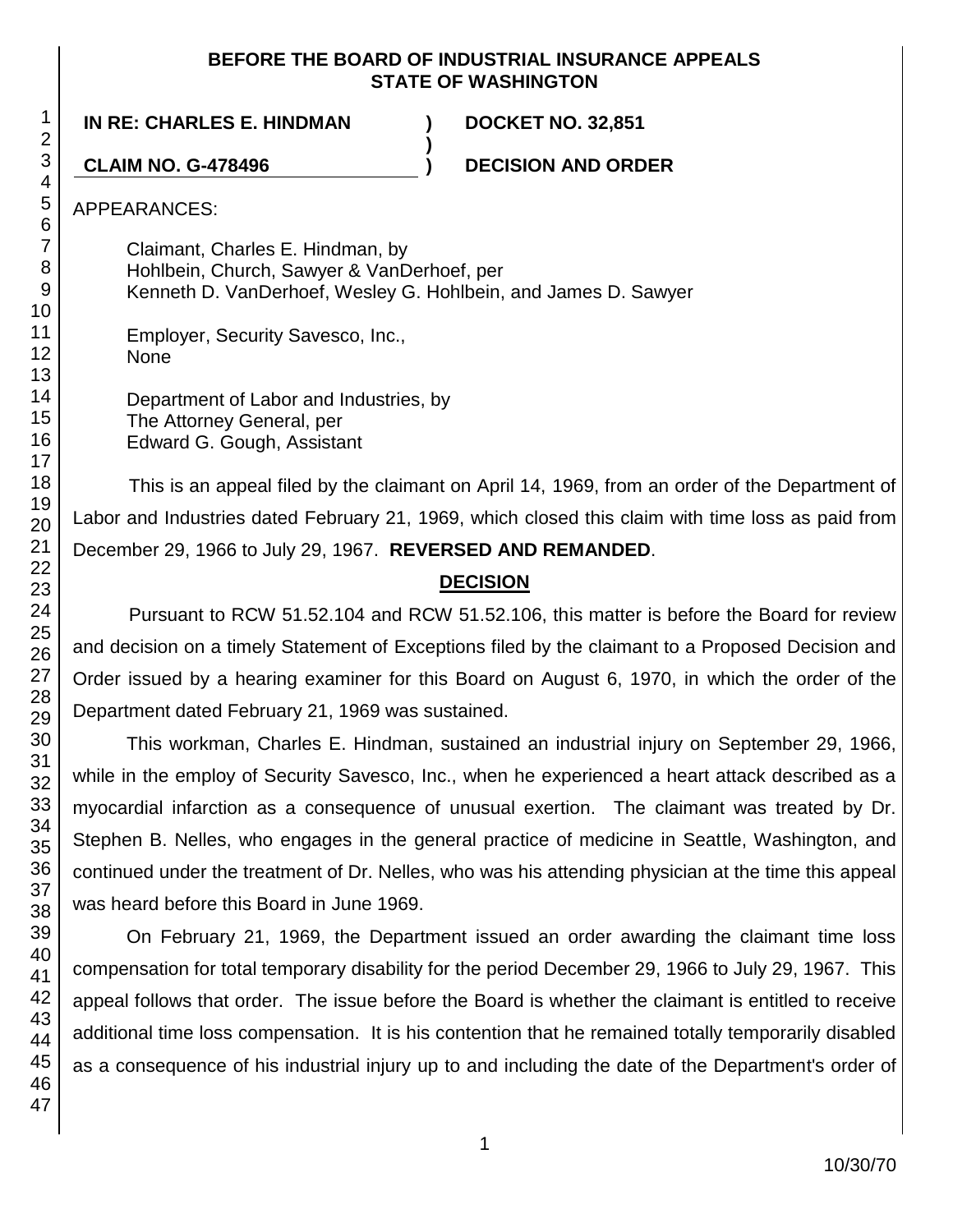February 21, 1969. There is no issue before the Board on this appeal regarding permanent disability.

It is apparent from the record that the claimant has relied upon his attending physician with respect not only to the treatment for his heart attack, but also with respect to what he could and could not do as a consequence thereof. It is his testimony that he had not returned to work because Dr. Nelles told him he could not go to work, although he did testify that he made some application to the state employment office for employment but none was offered him.

We have the testimony of Dr. Nelles with respect to his treatment of this claimant during the period of time herein involved and his opinion that the claimant was unable to work between July 29, 1967 and February 21, 1969, and his further testimony that the workman had tried to work once, found that he was unable to cope with it, and that he had advised him not to do so on account of pain and breathlessness which he would get on exertion. The doctor further testified on crossexamination that at the time he suggested to the workman that he return to employment, he was of the opinion that he should try it out, but if pain and symptoms were reproduced, he would forbid him to do any further work because of the possibility of extension.

In this connection, it is also pertinent to note that on cross-examination, Dr. Nelles stated that when he was speaking of the workman's inability to engage in employment, this was based on employment as a physical laborer, and that he did not consider the claimant's ability to be employed in any sedentary occupation because he did not think he was qualified for a job like that; however, from a medical standpoint, the workman probably would be able to do sedentary type work if the work offered did not produce emotional upset.

Two very well-qualified and competent doctors testified for the Department of Labor and Industries. Dr. Kenneth M. Soderstrom is board certified in internal medicine, which particularly encompasses the area of medicine with which we are here concerned and has served on a committee of the Washington State Heart Association known as the Stress and Strain Committee, which studied the significance of effort and trauma on heart disease.

We also have the testimony of Dr. Samuel F. Aronson, who likewise is a specialist in internal medicine and whose practice is limited to that of an internist and cardiologist. He is a fellow in the College of Cardiology, with extensive qualifications in that field. Both of these doctors have examined Mr. Hindman. The examination performed by Dr. Soderstrom occurred on December 28, 1966, and that of Dr. Aronson on April 8, 1969. Although there is some minor disagreement among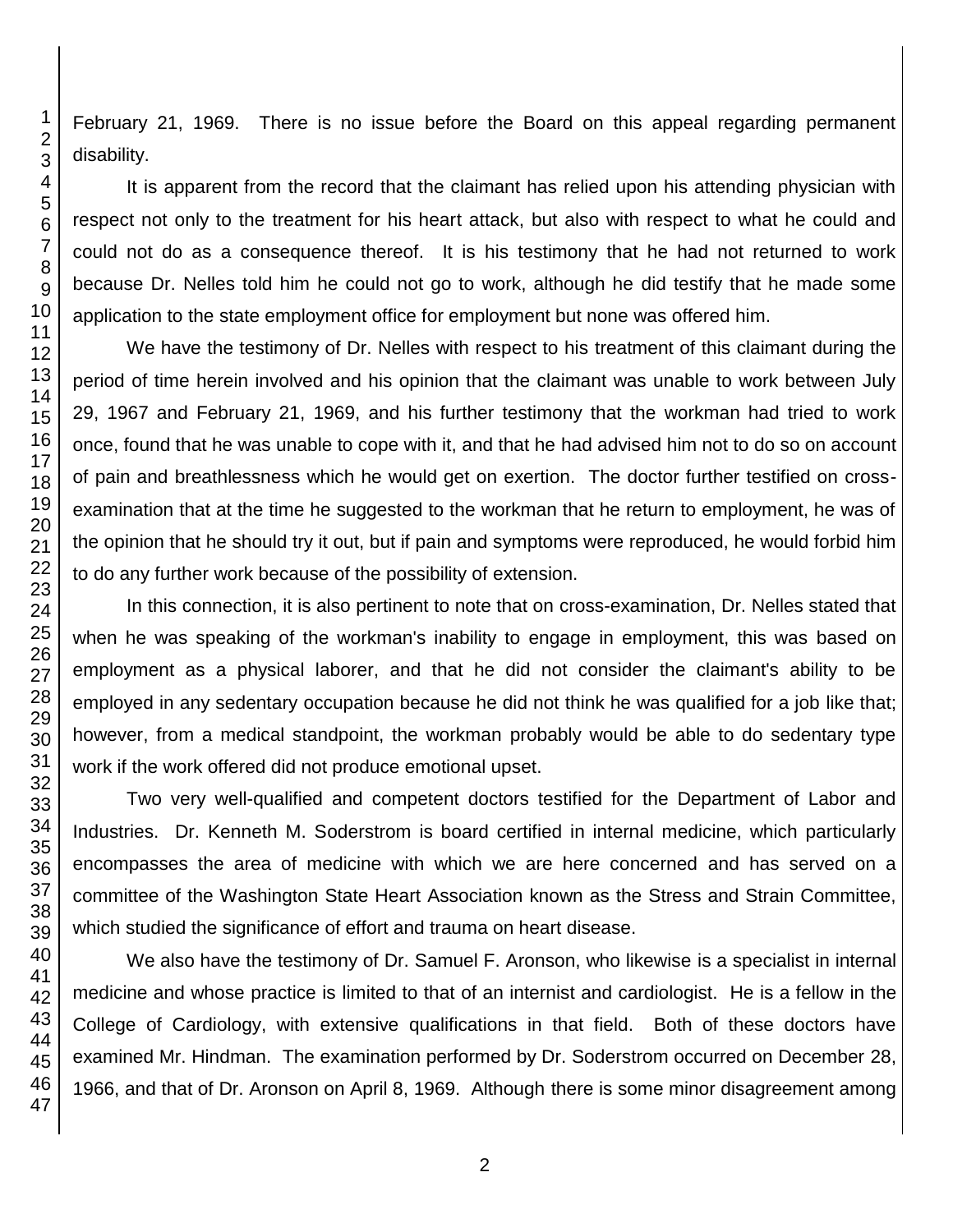these doctors with respect to interpretations of the electrocardiograms taken of Mr. Hindman, they are both in agreement that there is no clinical evidence to demonstrate that Mr. Hindman is not able to engage in gainful employment. It is the sense of their testimony that such employment would not be harmful to the workman or likely to further impair his condition. It seems to this Board that in a matter such as this, the opinions of the specialists are entitled to great weight and that the special training and experience of Dr. Aronson and Dr. Sorenson in this field of medicine is such as to make their opinions entitled to greater weight than that of Dr. Nelles, despite the fact that he was the attending physician.

However, this matter cannot be disposed of, in our view, wholly on the basis of the competence of medical witnesses. There is here another consideration, which is most material. This injured workman has restrained from engaging in gainful employment upon the advice of his physician, who was treating him for an industrial injury under the auspices of the Department of Labor and Industries. It is fair to state that he has not engaged in gainful employment, whether he was physically capable of it or not, upon the advice of his attending physician. It is axiomatic that a workman who has sustained a heart attack looks to his attending physician for advice in this matter, and in normal circumstances it would be foolhardy for him to ignore such advice. An injured workman is required and expected to follow the advice of his physician and may have his compensation suspended if he engages in any injurious practices which tend to impair or retard his recovery. Mr. Hindman is a lay person who could not be expected to know whether the advice of his doctor to restrain form employment was based upon valid medical considerations or not. Had he engaged in gainful employment, contrary to the advice of his doctor, and sustained resulting impairment and disability therefrom, his actions would have subjected him to valid criticism. A workman who engages in activity which he might not reasonably be expected to do with his disability, or against the directions of his doctor, would find that such increased disability is not compensable. McDougle v. Department of Labor and Industries, 64 Wn. 2d 640 (1964), and Scott Paper Co. v. Department of Labor and Industries, 73 Wn. 2d 840 (1968).

It is therefore our determination that the workman, Charles E. Hindman, was totally temporarily disabled between July 29, 1967 and February 21, 1969, and is entitled to receive compensation therefor. The fact that the disability might have been iatrogenic in nature does not serve to deny the workman these benefits.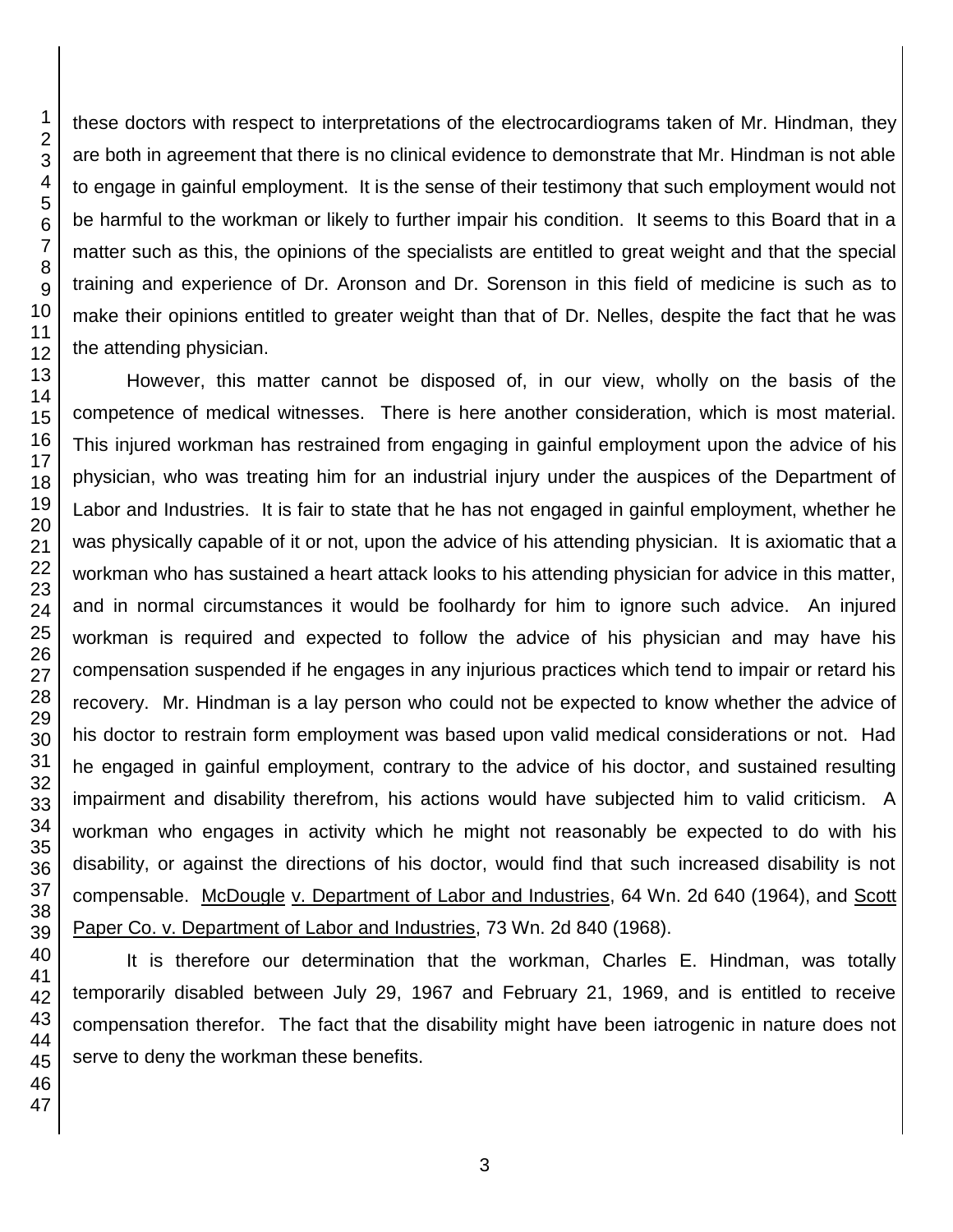## **FINDINGS OF FACT**

After a careful review of the entire record, the Board finds:

- 1. On October 18, 1966, the claimant, Charles E. Hindman, filed a report of injury occurring on September 29, 1966, while he was employed by the Security Savesco Company. The claim was accepted for a left chest wall muscle strain only, and the Department of Labor and Industries denied responsibility for a vascular and cardiac condition by an order issued on January 20, 1967, which closed the claim with no award for permanent partial disability. The claimant appealed from that order on March 21, 1967, and following hearings on the appeal, the Board issued an order on January 21, 1969, reversing the Department's order of January 20, 1967, which had denied responsibility for the claimant's heart attack.
- 2. On February 21, 1969, the Department issued an order awarding time loss compensation to the claimant for the period December 29, 1966 to July 29, 1967. The claimant appealed from that order on April 14, 1969, and on May 9, 1969, the Board granted the appeal.
- 3. Appellate proceedings were conducted before the Board of Industrial Insurance Appeals, and on August 6, 1970, a hearing examiner for this Board entered a Proposed Decision and Order in connection with this appeal. Thereafter, within the period of time provided by law, exceptions were filed and the case referred to the Board for review as provided by RCW 51.52.106.
- 4. On September 29, 1966, the injured workman came under the care of Dr. Stephen Barrett Nelles, who remained his attending physician throughout all times pertinent to this appeal. During the period from July 29, 1967 to February 21, 1969, it was Dr. Nelles' opinion that because of his heart condition, the workman should not engage in gainful employment. This medical advice was imparted to the claimant, and in conformity with the advice of his physician, the claimant did not engage in gainful employment during this period.
- 5. During the period July 29, 1967 to February 21, 1969, the claimant properly did not engage in gainful employment on the advice is his attending physician.

## **CONCLUSIONS OF LAW**

- 1. The Board has jurisdiction of the parties and the subject matter of this appeal.
- 2. The workman was totally temporarily disabled as a consequence of his September 29, 1966 ndustrial injury during the period July 29, 1967 to February 21, 1969.